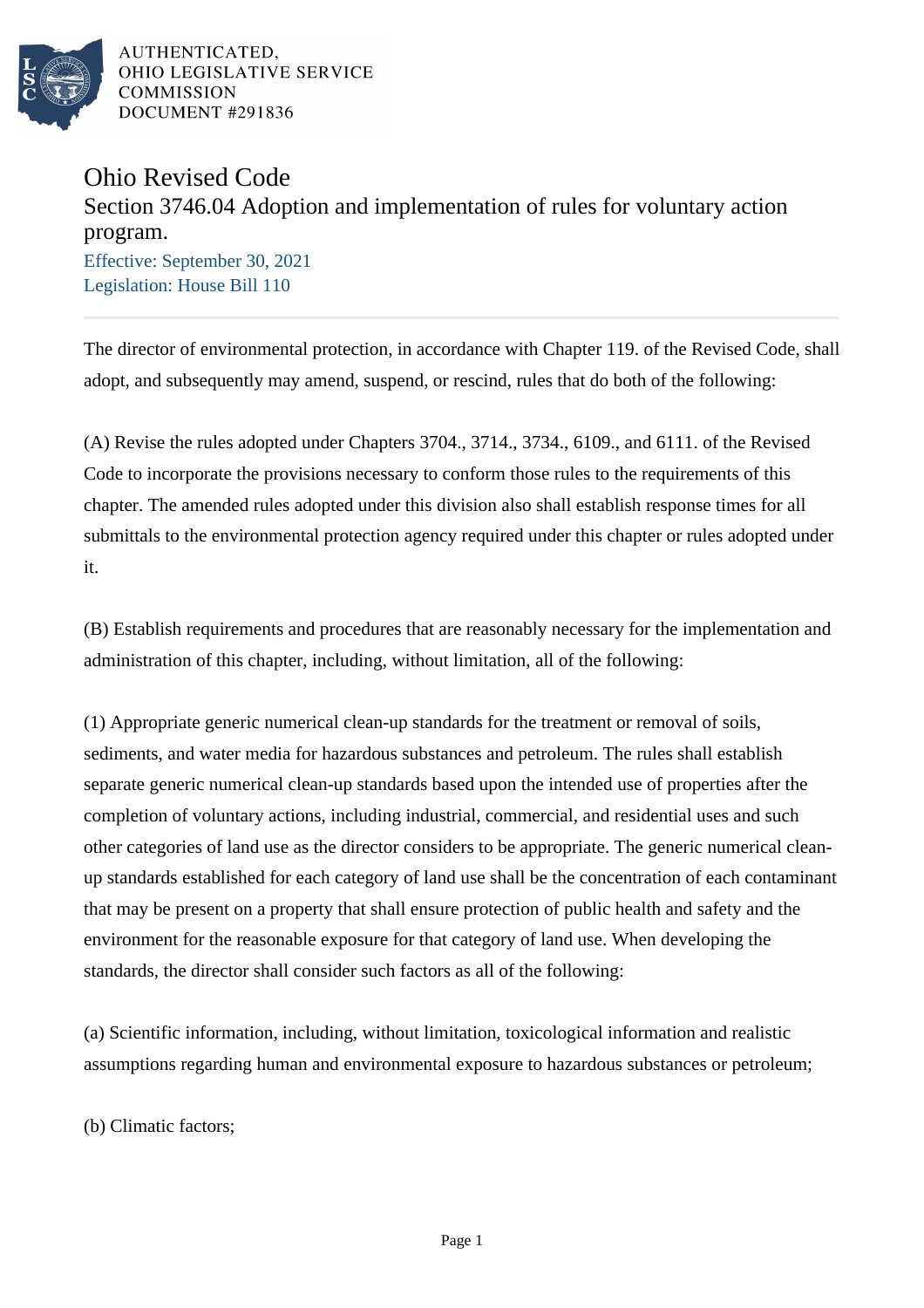

- (c) Human activity patterns;
- (d) Current statistical techniques;

(e) For petroleum at industrial property, alternatives to the use of total petroleum hydrocarbons.

The generic numerical clean-up standards established in the rules adopted under division (B)(1) of this section shall be consistent with and equivalent in scope, content, and coverage to any applicable standard established by federal environmental laws and regulations adopted under them, including, without limitation, the "Federal Water Pollution Control Act Amendments of 1972," 86 Stat. 886, 33 U.S.C.A. 1251, as amended; the "Resource Conservation and Recovery Act of 1976," 90 Stat. 2806, 42 U.S.C.A. 6921, as amended; the "Toxic Substances Control Act," 90 Stat. 2003 (1976), 15 U.S.C.A. 2601, as amended; the "Comprehensive Environmental Response, Compensation, and Liability Act of 1980," 94 Stat. 2779, 42 U.S.C.A. 9601, as amended; and the "Safe Drinking Water Act," 88 Stat. 1660 (1974), 42 U.S.C.A. 300f, as amended.

In order for the rules adopted under division  $(B)(1)$  of this section to require that any such federal environmental standard apply to a property, the property shall meet the requirements of the particular federal statute or regulation involved in the manner specified by the statute or regulation.

The generic numerical clean-up standards for petroleum at commercial or residential property shall be the standards established in rules adopted under division (B) of section 3737.882 of the Revised Code.

(2)(a) Procedures for performing property-specific risk assessments that would be performed at a property to demonstrate that the remedy evaluated in a risk assessment results in protection of public health and safety and the environment instead of complying with the generic numerical clean-up standards established in the rules adopted under division (B)(1) of this section. The risk assessment procedures shall describe a methodology to establish, on a property-specific basis, allowable levels of contamination to remain at a property to ensure protection of public health and safety and the environment on the property and off the property when the contamination is emanating off the property, taking into account all of the following: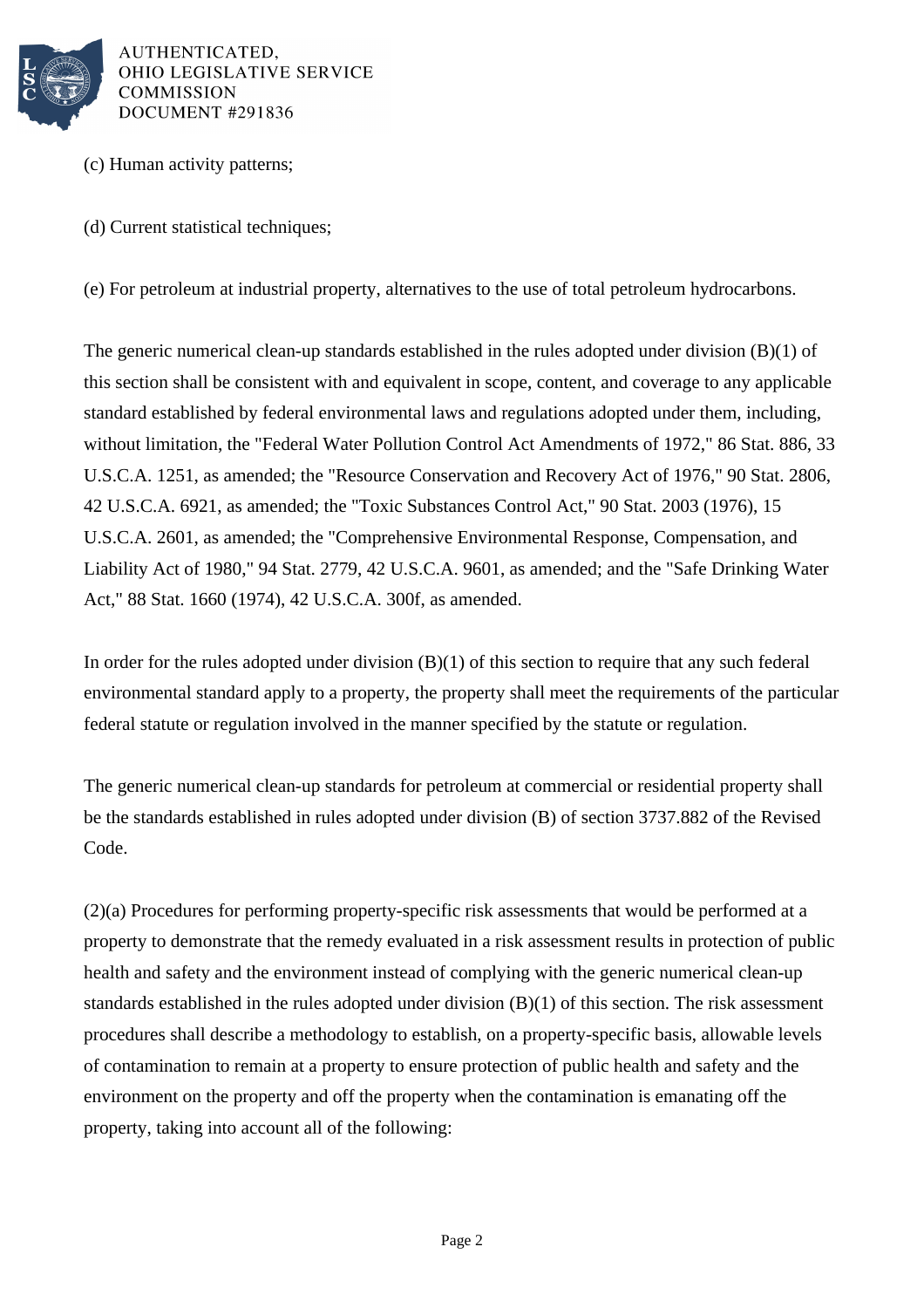

(i) The implementation of treatment, storage, or disposal, or a combination thereof, of hazardous substances or petroleum;

(ii) The existence of institutional controls or activity and use limitations that eliminate or mitigate exposure to hazardous substances or petroleum through the restriction of access to hazardous substances or petroleum;

(iii) The existence of engineering controls that eliminate or mitigate exposure to hazardous substances or petroleum through containment of, control of, or restrictions of access to hazardous substances or petroleum, including, without limitation, fences, cap systems, cover systems, and landscaping.

(b) The risk assessment procedures and levels of acceptable risk set forth in the rules adopted under division (B)(2) of this section shall be based upon all of the following:

(i) Scientific information, including, without limitation, toxicological information and actual or proposed human and environmental exposure;

(ii) Locational and climatic factors;

(iii) Surrounding land use and human activities;

(iv) Differing levels of remediation that may be required when an existing land use is continued compared to when a different land use follows the remediation.

(c) Any standards established pursuant to rules adopted under division (B)(2) of this section shall be no more stringent than standards established under the environmental statutes of this state and rules adopted under them for the same contaminant in the same environmental medium that are in effect at the time the risk assessment is conducted.

(3) Minimum standards for phase I property assessments. The standards shall specify the information needed to demonstrate that there is no reason to believe that contamination exists on a property. The rules adopted under division (B)(3) of this section, at a minimum, shall require that a phase I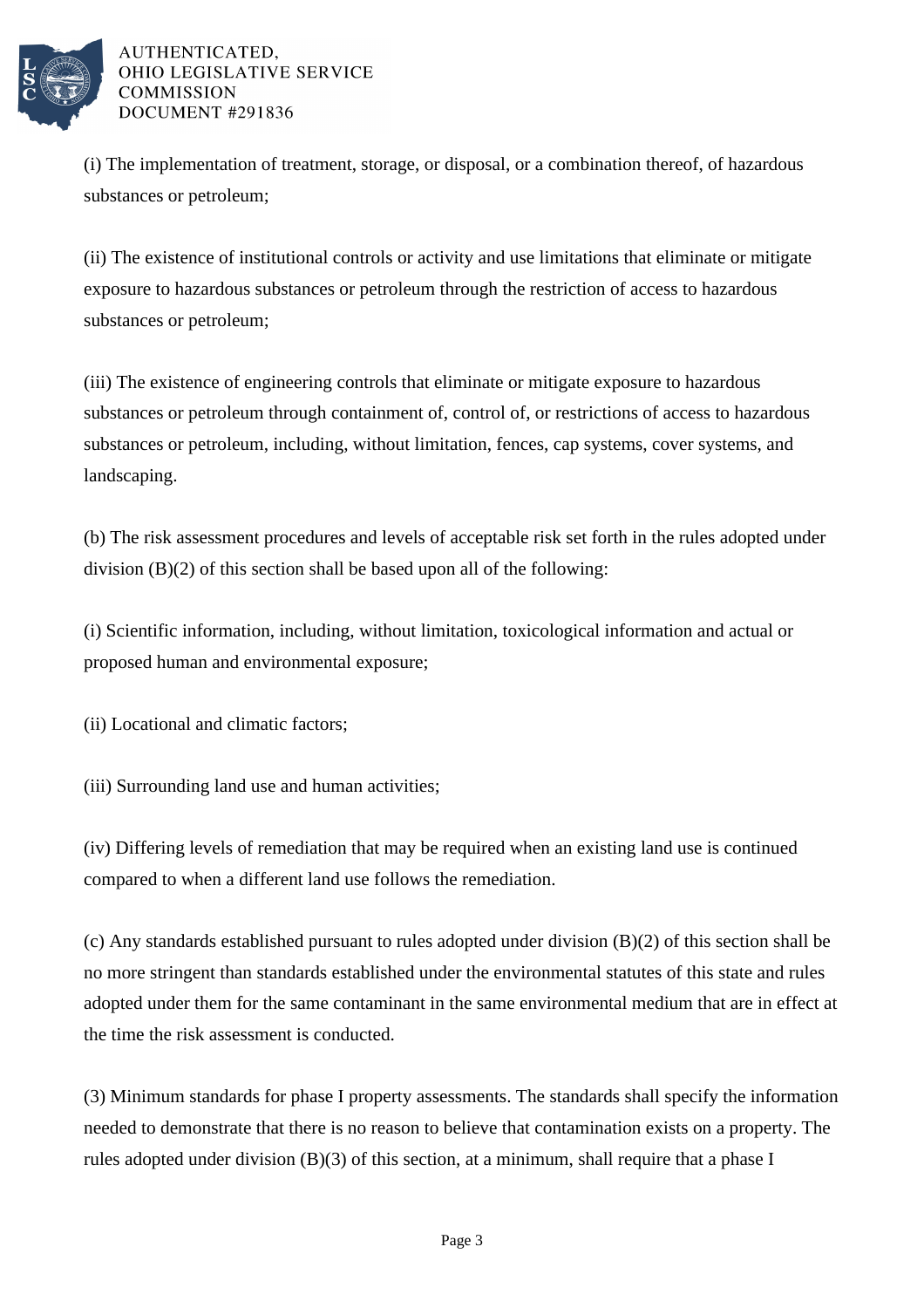

property assessment include all of the following:

(a) A review and analysis of deeds, mortgages, easements of record, and similar documents relating to the chain of title to the property that are publicly available or that are known to and reasonably available to the owner or operator;

(b) A review and analysis of any previous environmental assessments, property assessments, environmental studies, or geologic studies of the property and any land within two thousand feet of the boundaries of the property that are publicly available or that are known to and reasonably available to the owner or operator;

(c) A review of current and past environmental compliance histories of persons who owned or operated the property;

(d) A review of aerial photographs of the property that indicate prior uses of the property;

(e) Interviews with managers of activities conducted at the property who have knowledge of environmental conditions at the property;

(f) Conducting an inspection of the property consisting of a walkover;

(g) Identifying the current and past uses of the property, adjoining tracts of land, and the area surrounding the property, including, without limitation, interviews with persons who reside or have resided, or who are or were employed, within the area surrounding the property regarding the current and past uses of the property and adjacent tracts of land.

The rules adopted under division (B)(3) of this section shall establish criteria to determine when a phase II property assessment shall be conducted when a phase I property assessment reveals facts that establish a reason to believe that hazardous substances or petroleum have been treated, stored, managed, or disposed of on the property if the person undertaking the phase I property assessment wishes to obtain a covenant not to sue under section 3746.12 of the Revised Code.

(4) Minimum standards for phase II property assessments. The standards shall specify the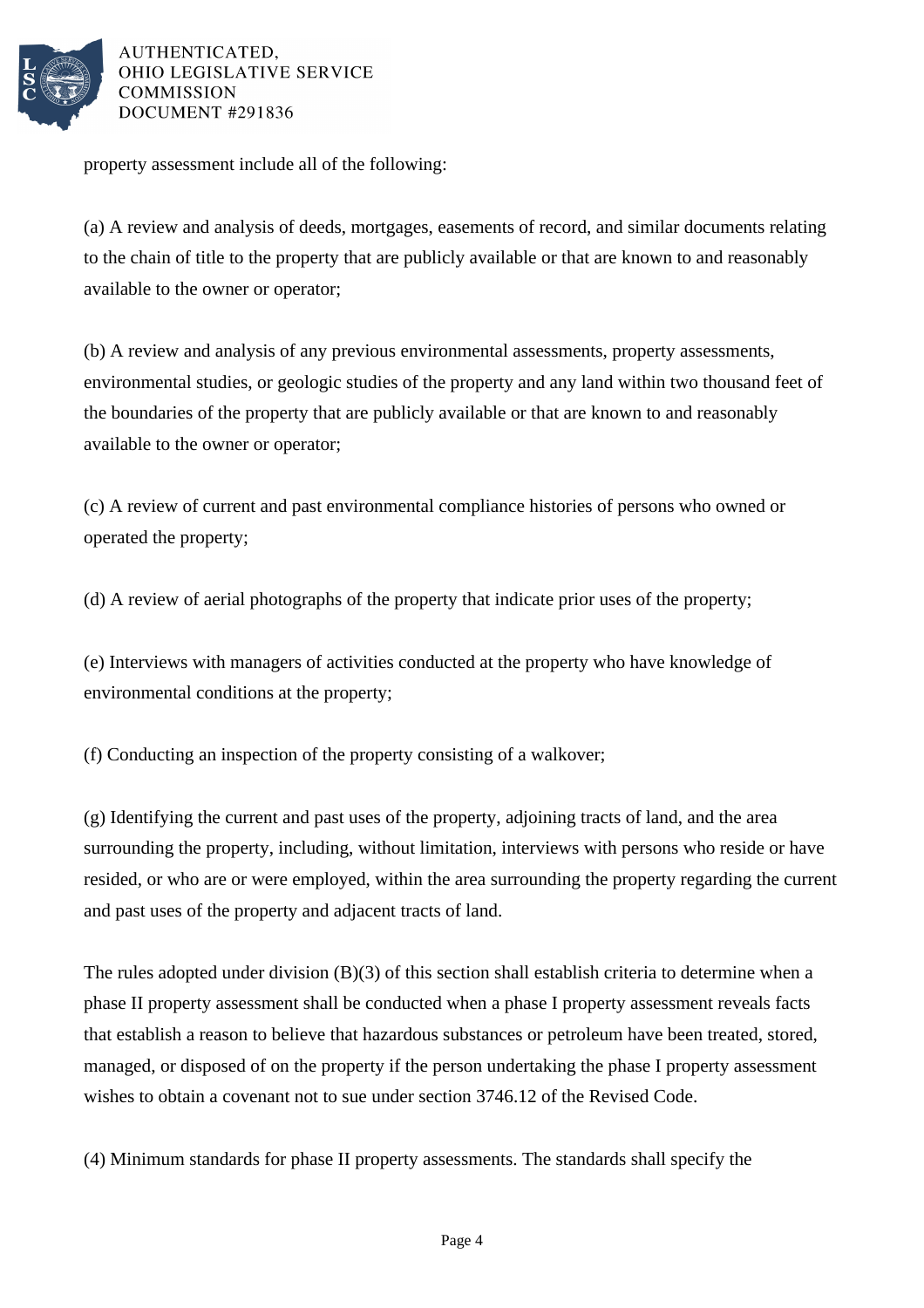

information needed to demonstrate that any contamination present at the property does not exceed applicable standards or that the remedial activities conducted at the property have achieved compliance with applicable standards. The rules adopted under division (B)(4) of this section, at a minimum, shall require that a phase II property assessment include all of the following:

(a) A review and analysis of all documentation prepared in connection with a phase I property assessment conducted within the one hundred eighty days before the phase II property assessment begins. The rules adopted under division (B)(4)(a) of this section shall require that if a period of more than one hundred eighty days has passed between the time that the phase I assessment of the property was completed and the phase II assessment begins, the phase II assessment shall include a reasonable inquiry into the change in the environmental condition of the property during the intervening period.

(b) Quality assurance objectives for measurements taken in connection with a phase II assessment;

(c) Sampling procedures to ensure the representative sampling of potentially contaminated environmental media;

(d) Quality assurance and quality control requirements for samples collected in connection with phase II assessments;

(e) Analytical and data assessment procedures;

(f) Data objectives to ensure that samples collected in connection with phase II assessments are biased toward areas where information indicates that contamination by hazardous substances or petroleum is likely to exist.

(5) Standards governing the conduct of certified professionals, criteria and procedures for the certification of professionals to issue no further action letters under section 3746.11 of the Revised Code, and criteria for the suspension and revocation of those certifications. The director shall take an action regarding a certification as a final action. The issuance, denial, renewal, suspension, and revocation of those certifications are subject to Chapter 3745. of the Revised Code, except that, in lieu of publishing an action regarding a certification in a newspaper of general circulation as required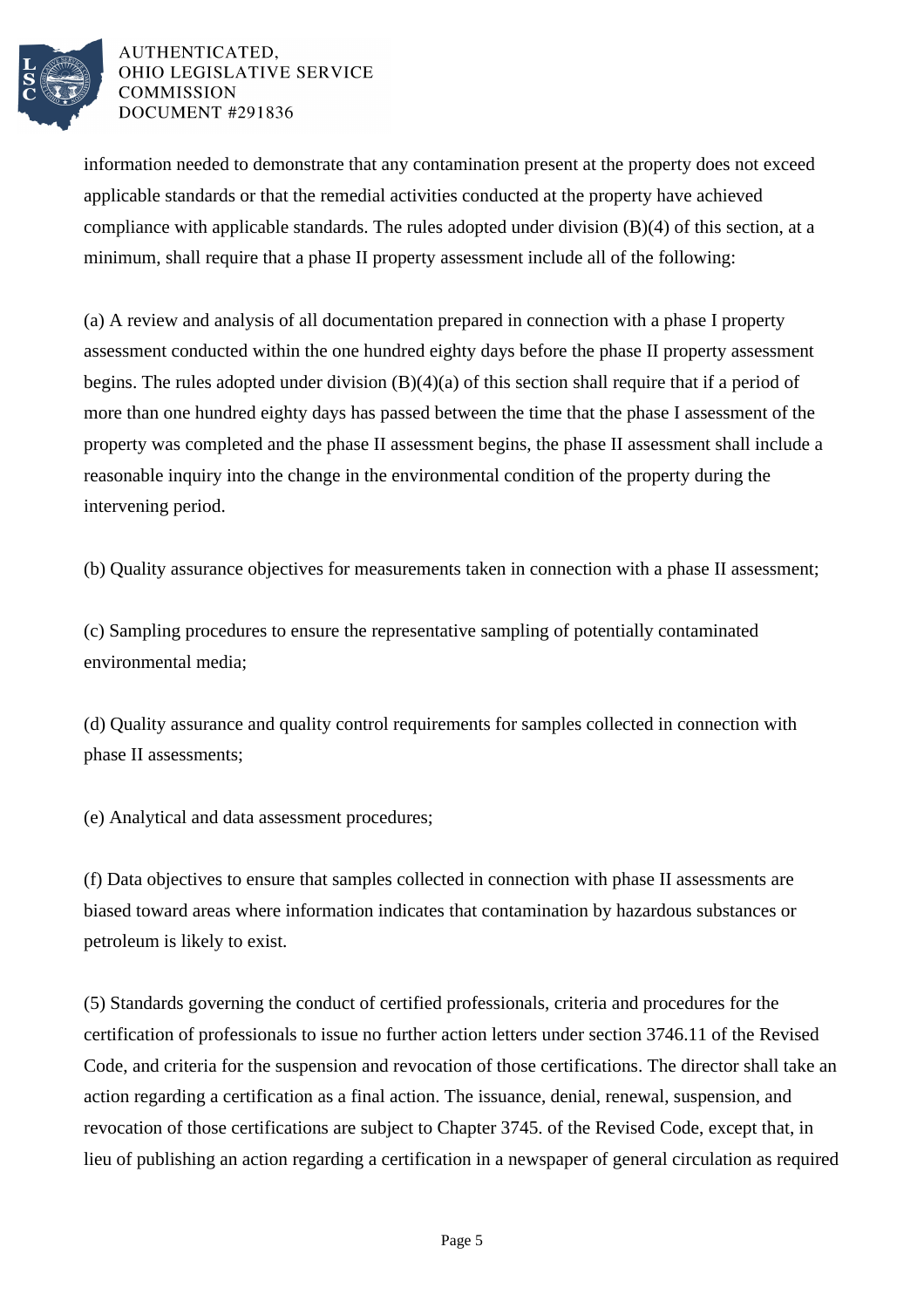

in section 3745.07 of the Revised Code, such an action shall be published on the environmental protection agency's web site and in the agency's weekly review not later than fifteen days after the date of the issuance, denial, renewal, suspension, or revocation of the certification and not later than thirty days before a hearing or public meeting concerning the action.

The rules adopted under division (B)(5) of this section shall do all of the following:

(a) Provide for the certification of environmental professionals to issue no further action letters pertaining to investigations and remedies in accordance with the criteria and procedures set forth in the rules. The rules adopted under division  $(B)(5)(a)$  of this section shall do at least all of the following:

(i) Authorize the director to consider such factors as an environmental professional's previous performance record regarding such investigations and remedies and the environmental professional's environmental compliance history when determining whether to certify the environmental professional;

(ii) Ensure that an application for certification is reviewed in a timely manner;

(iii) Require the director to certify any environmental professional who the director determines complies with those criteria;

(iv) Require the director to deny certification for any environmental professional who does not comply with those criteria.

(b) Establish an annual fee to be paid by environmental professionals certified pursuant to the rules adopted under division  $(B)(5)(a)$  of this section. The fee shall be established at an amount calculated to defray the costs to the agency for the required reviews of the qualifications of environmental professionals for certification and for the issuance of the certifications.

(c) Develop a schedule for and establish requirements governing the review by the director of the credentials of environmental professionals who were deemed to be certified professionals before the effective date of this amendment in order to determine if they comply with the criteria established in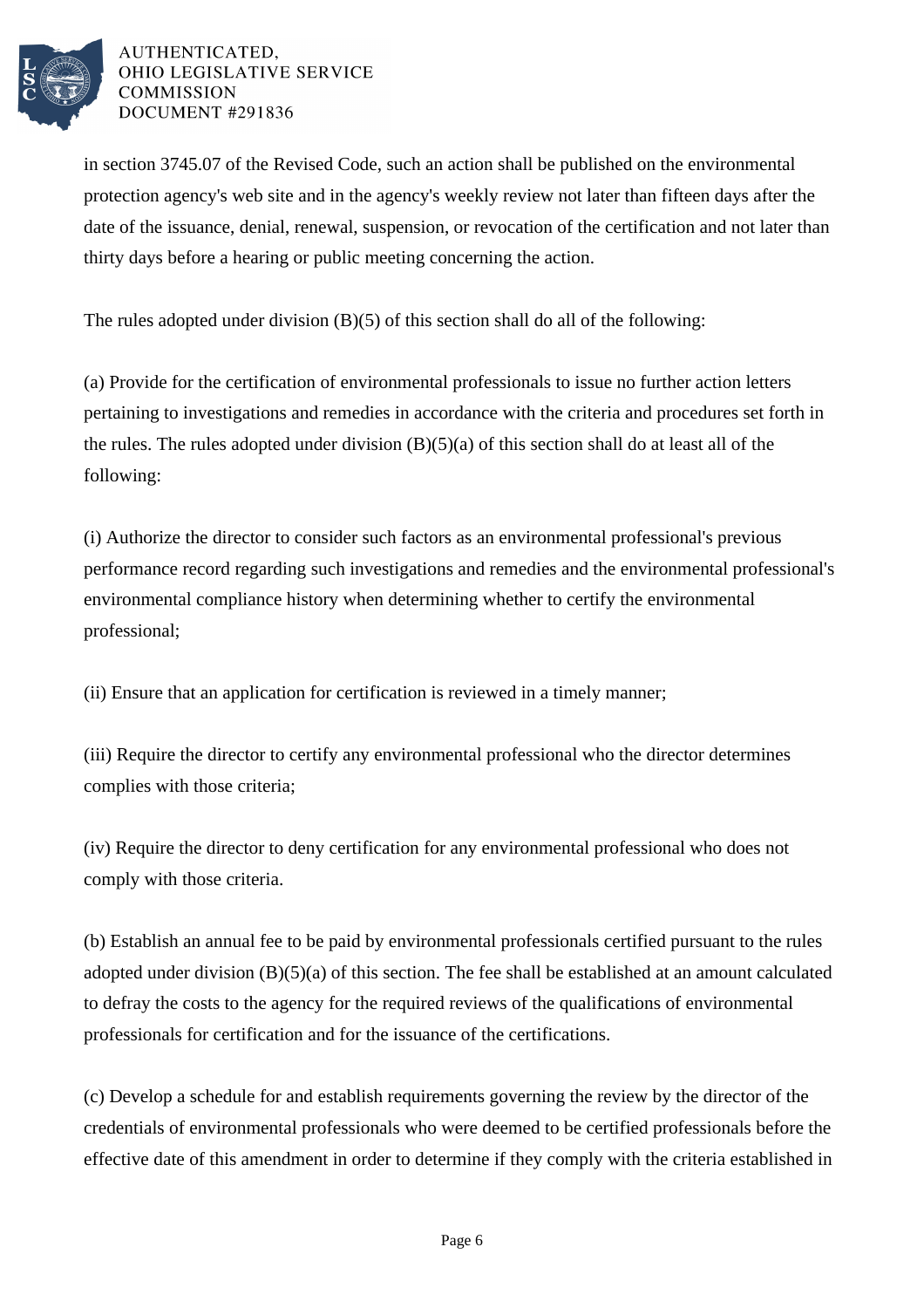

rules adopted under division  $(B)(5)$  of this section. The rules adopted under division  $(B)(5)(c)$  of this section shall do at least all of the following:

(i) Ensure that the review is conducted in a timely fashion;

(ii) Require the director to certify any such environmental professional who the director determines complies with those criteria;

(iii) Require any such environmental professional initially to pay the fee established in the rules adopted under division (B)(5)(b) of this section at the time that the environmental professional is so certified by the director;

(iv) Establish a time period within which any such environmental professional who does not comply with those criteria may obtain the credentials that are necessary for certification;

(v) Require the director to deny certification for any such environmental professional who does not comply with those criteria and who fails to obtain the necessary credentials within the established time period.

(d) Require that any information submitted to the director for the purposes of the rules adopted under division (B)(5)(a) or (c) of this section comply with division (A) of section 3746.20 of the Revised Code;

(e) Authorize the director to suspend or revoke the certification of an environmental professional if the director finds that the environmental professional's performance has resulted in the issuance of no further action letters under section 3746.11 of the Revised Code that are not consistent with applicable standards or finds that the certified environmental professional has not substantially complied with section 3746.31 of the Revised Code;

(f) Authorize the director to suspend for a period of not more than five years or to permanently revoke a certified environmental professional's certification for any violation of or failure to comply with an ethical standard established in rules adopted under division (B)(5) of this section;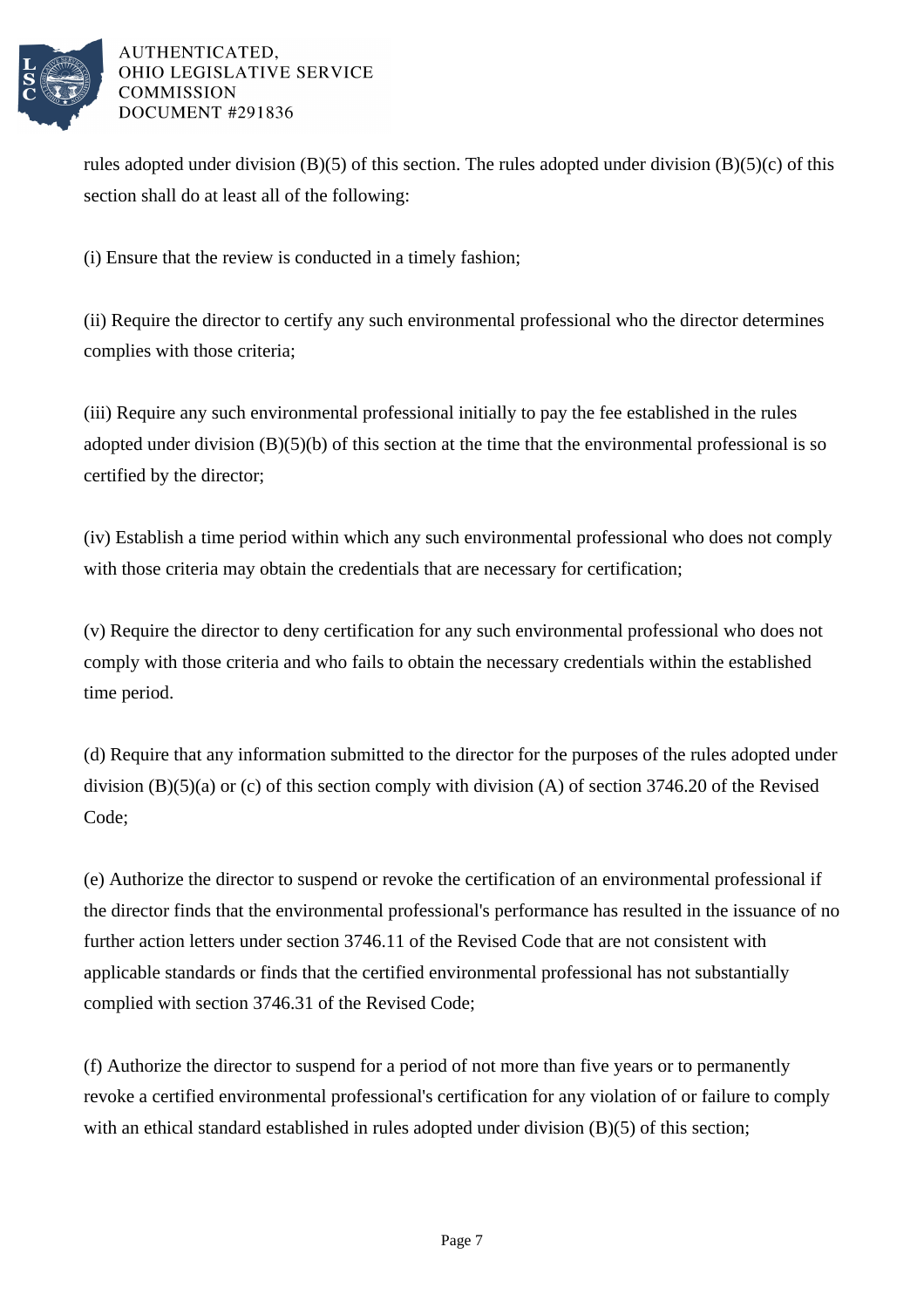

(g) Require the director to revoke the certification of an environmental professional if the director finds that the environmental professional falsified any information on the environmental professional's application for certification regarding the environmental professional's credentials or qualifications or any other information generated for the purposes of or use under this chapter or rules adopted under it;

(h) Require the director permanently to revoke the certification of an environmental professional who has violated or is violating division (A) of section 3746.18 of the Revised Code;

(i) Preclude the director from revoking the certification of an environmental professional who only conducts investigations and remedies at property contaminated solely with petroleum unless the director first consults with the director of commerce.

(6) Information to be included in a no further action letter prepared under section 3746.11 of the Revised Code, including, without limitation, all of the following:

(a) A summary of the information required to be submitted to the certified environmental professional preparing the no further action letter under division (C) of section 3746.10 of the Revised Code;

(b) Notification that a risk assessment was performed in accordance with rules adopted under division (B)(2) of this section if such an assessment was used in lieu of generic numerical clean-up standards established in rules adopted under division (B)(1) of this section;

(c) The contaminants addressed at the property, if any, their source, if known, and their levels prior to remediation;

(d) The identity of any other person who performed work to support the request for the no further action letter as provided in division (B)(2) of section 3746.10 of the Revised Code and the nature and scope of the work performed by that person;

(e) A list of the data, information, records, and documents relied upon by the certified environmental professional in preparing the no further action letter.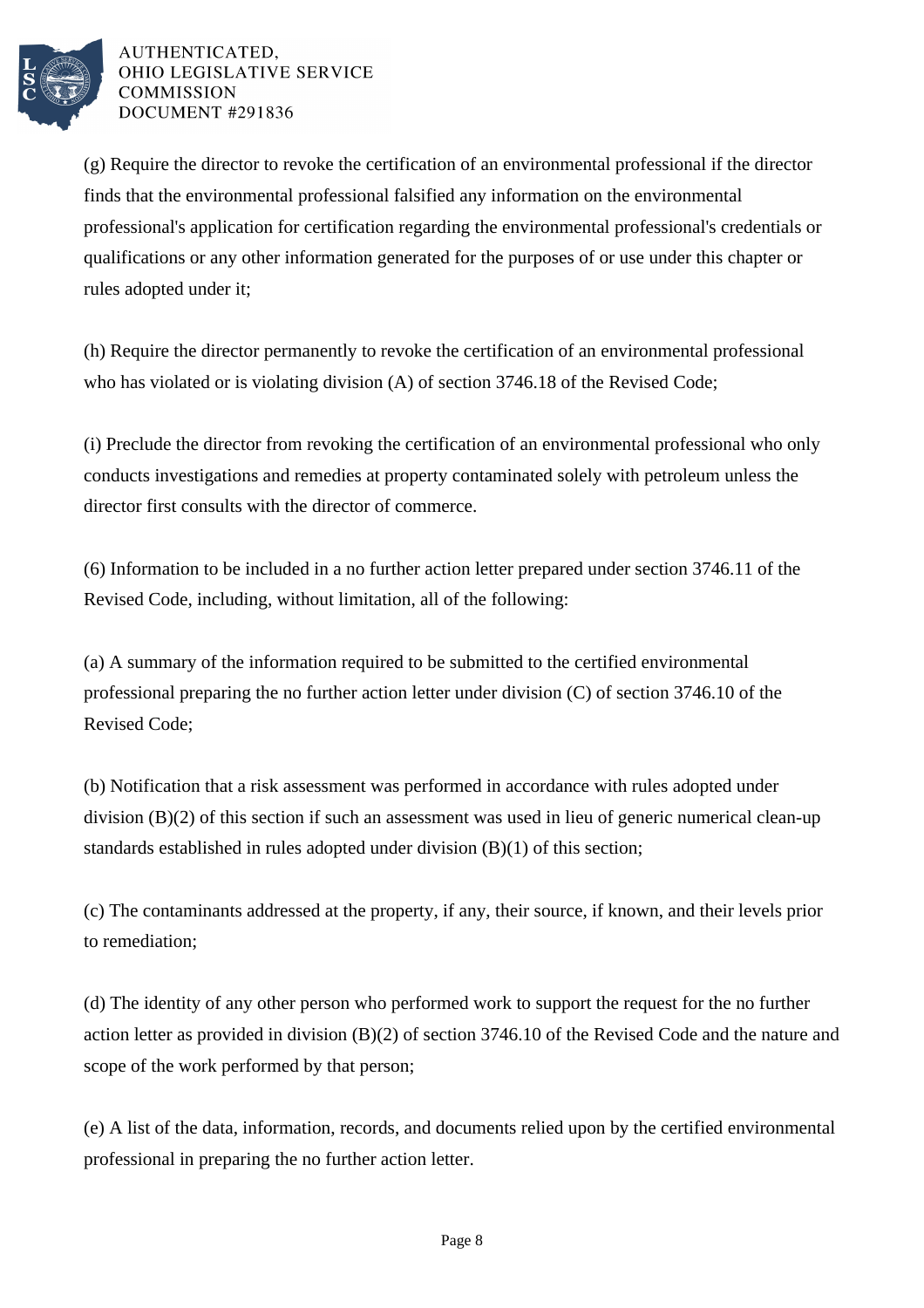

(7) Methods for determining fees to be paid for the following services provided by the agency under this chapter and rules adopted under it:

(a) Site- or property-specific technical assistance in developing or implementing plans in connection with a voluntary action;

(b) Reviewing applications for and issuing consolidated standards permits under section 3746.15 of the Revised Code and monitoring compliance with those permits;

(c) Negotiating, preparing, and entering into agreements necessary for the implementation and administration of this chapter and rules adopted under it;

(d) Reviewing no further action letters, issuing covenants not to sue, and monitoring compliance with any terms and conditions of those covenants and with operation and maintenance agreements entered into pursuant to those covenants, including, without limitation, conducting audits of properties where voluntary actions are being or were conducted under this chapter and rules adopted under it.

The fees established pursuant to the rules adopted under division (B)(7) of this section shall be at a level sufficient to defray the direct and indirect costs incurred by the agency for the administration and enforcement of this chapter and rules adopted under it other than the provisions regarding the certification of professionals and laboratories.

(8) Criteria for selecting the no further action letters issued under section 3746.11 of the Revised Code that will be audited under section 3746.17 of the Revised Code, and the scope and procedures for conducting those audits. The rules adopted under division (B)(8) of this section, at a minimum, shall require the director to establish priorities for auditing no further action letters to which any of the following applies:

(a) The letter was prepared by an environmental professional who was deemed to be a certified professional before the effective date of this amendment , but who does not comply with the criteria established in rules adopted under division (B)(5) of this section as determined pursuant to rules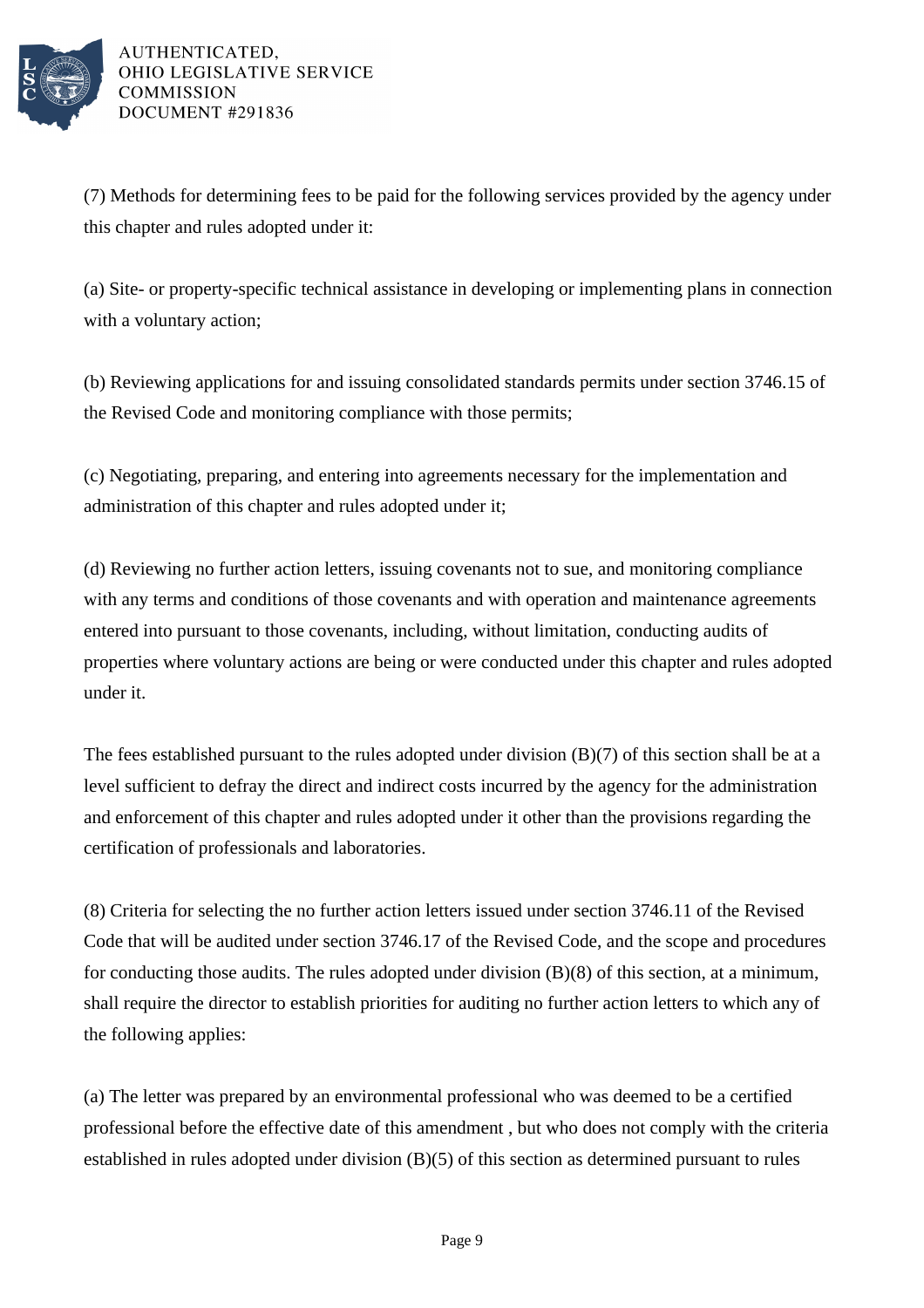

adopted under division  $(B)(5)(d)$  of this section;

(b) The letter was submitted fraudulently;

(c) The letter was prepared by a certified environmental professional whose certification subsequently was revoked in accordance with rules adopted under division (B)(5) of this section, or analyses were performed for the purposes of the no further action letter by a certified laboratory whose certification was revoked before the effective date of this amendment or a laboratory that is not an accredited laboratory;

(d) A covenant not to sue that was issued pursuant to the letter was revoked under this chapter;

(e) The letter was for a voluntary action that was conducted pursuant to a risk assessment in accordance with rules adopted under division (B)(2) of this section;

(f) The letter was for a voluntary action that included as remedial activities engineering controls or institutional controls or activity and use limitations authorized under section 3746.05 of the Revised Code.

The rules adopted under division (B)(8) of this section shall provide for random audits of no further action letters to which the rules adopted under divisions (B)(8)(a) to (f) of this section do not apply.

(9) A classification system to characterize ground water according to its capability to be used for human use and its impact on the environment and a methodology that shall be used to determine when ground water that has become contaminated from sources on a property for which a covenant not to sue is requested under section 3746.11 of the Revised Code shall be remediated to the standards established in the rules adopted under division (B)(1) or (2) of this section.

(a) In adopting rules under division (B)(9) of this section to characterize ground water according to its capability for human use, the director shall consider all of the following:

(i) The presence of legally enforceable, reliable restrictions on the use of ground water, including, without limitation, local rules or ordinances;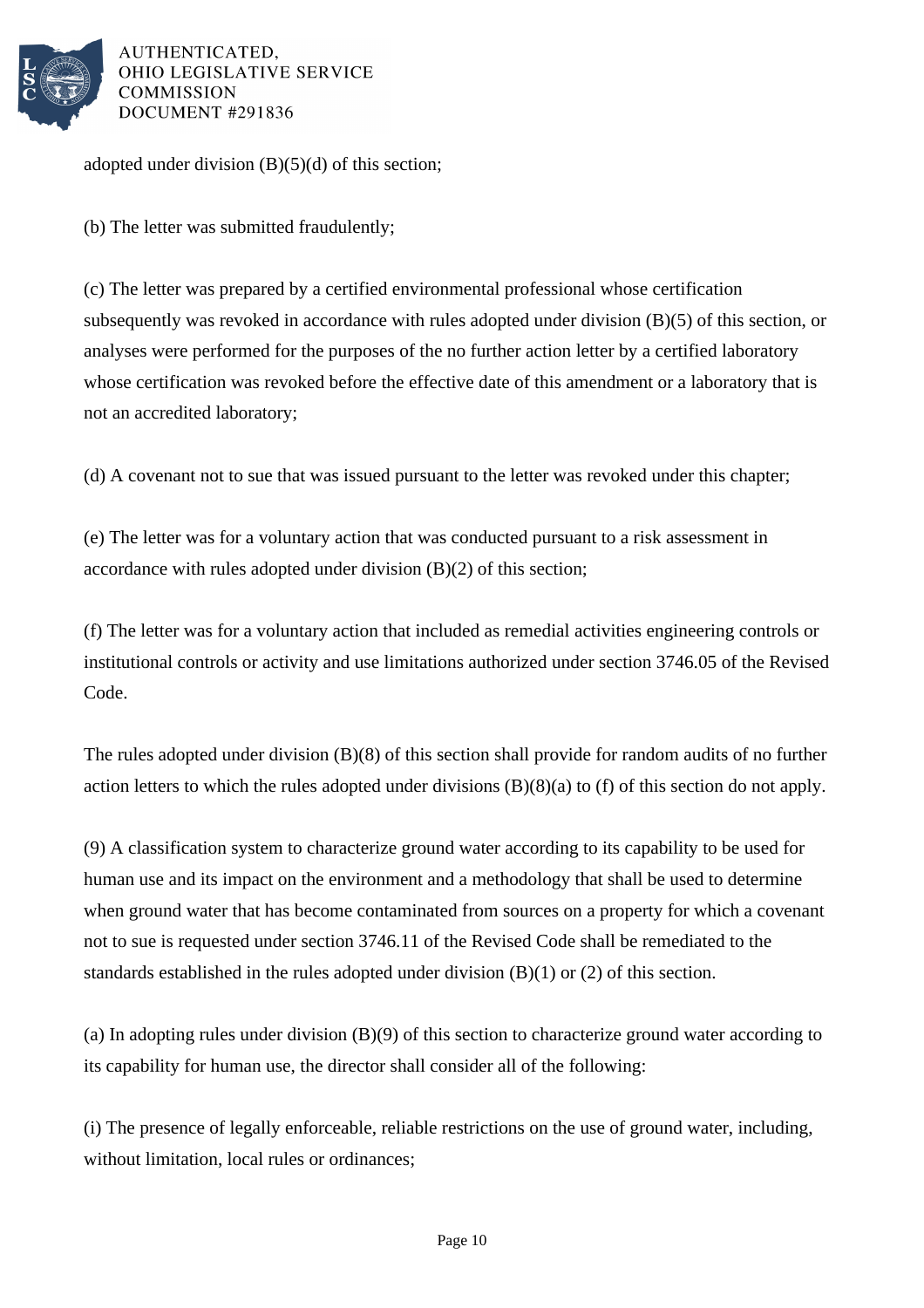

(ii) The presence of regional commingled contamination from multiple sources that diminishes the quality of ground water;

(iii) The natural quality of ground water;

(iv) Regional availability of ground water and reasonable alternative sources of drinking water;

(v) The productivity of the aquifer;

(vi) The presence of restrictions on the use of ground water implemented under this chapter and rules adopted under it;

(vii) The existing use of ground water.

(b) In adopting rules under division (B)(9) of this section to characterize ground water according to its impacts on the environment, the director shall consider both of the following:

(i) The risks posed to humans, fauna, surface water, sediments, soil, air, and other resources by the continuing presence of contaminated ground water;

(ii) The availability and feasibility of technology to remedy ground water contamination.

(10) Governing the application for and issuance of variances under section 3746.09 of the Revised Code;

(11)(a) In the case of voluntary actions involving contaminated ground water, specifying the circumstances under which the generic numerical clean-up standards established in rules adopted under division (B)(1) of this section and standards established through a risk assessment conducted pursuant to rules adopted under division (B)(2) of this section shall be inapplicable to the remediation of contaminated ground water and under which the standards for remediating contaminated ground water shall be established on a case-by-case basis prior to the commencement of the voluntary action pursuant to rules adopted under division  $(B)(11)(b)$  of this section;